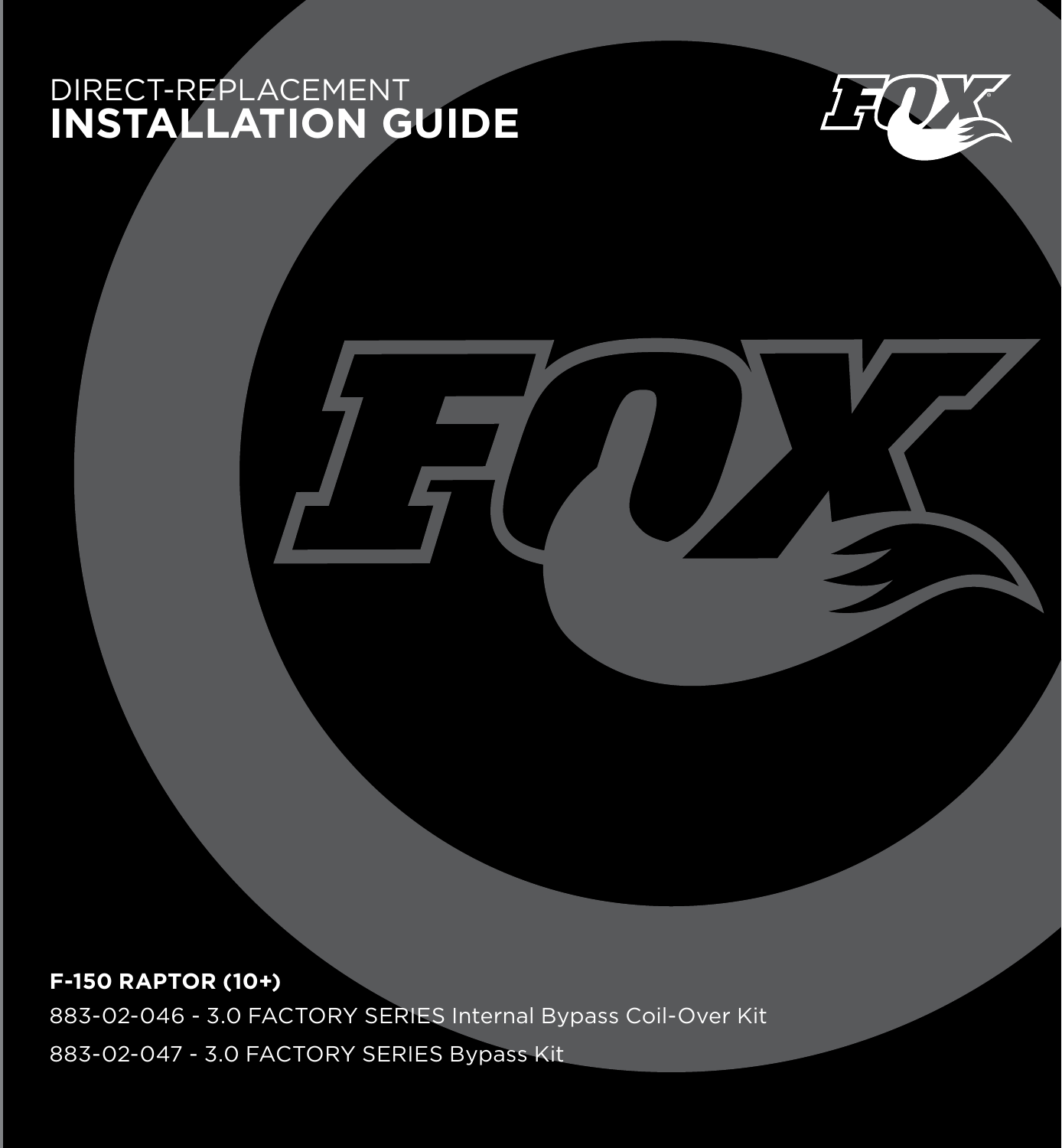



# **INSTALLATION GUIDE**

# **F-150 RAPTOR**

3.0 FACTORY SERIES Internal Bypass Coil-Over Kit: 883-02-046 3.0 FACTORY SERIES Bypass Kit: 883-02-047

Thank you for choosing FOX directreplacement, coil-over shocks for your vehicle. FOX products are designed, tested, and manufactured by the finest professionals in the industry.

FOX recommends that you become completely familiar with the handling characteristics of your modified vehicle before operating it under rigorous conditions, helping to avoid potential rollover situations and other loss of control events. FOX further recommends that you use appropriate protective equipment at all times when operating your vehicle.

To achieve the best performance and product longevity, periodic service and maintenance is required. Please refer to the Service and Upgrades section for more information.

# **WARNINGS**

- FOX direct-replacement, coil-over shocks should always be installed as a pair for maximum performance.
- Proper installation and service procedures are essential for the safe and reliable installation of chassis parts, requiring the experience and tools specially designed for this purpose. Installation and maintenance procedures for this product must be performed by a qualified service technician, to avoid potentially unsafe vehicle handling characteristics, which may result in SERIOUS INJURY or DEATH.
- Modifying your vehicle's suspension will change the handling characteristics of your vehicle. Under certain conditions, your modified vehicle may be more susceptible to loss of control or rollover, which can result in SERIOUS INJURY or DEATH. Thoroughly familiarize yourself with the modified vehicle handling characteristics before any rigorous vehicle operation. Wear body protective gear including head protection when appropriate.

Installation of vehicle roll bars or cage is highly recommended.

- FOX direct-replacement, coil-over remote reservoir shocks are gascharged and are highly pressurized. Placing shocks in a vise or clamp, applying heat, or attempting to open or service the shock without the proper tools and training can result in SERIOUS INJURY or DEATH. Do not attempt to modify, puncture or incinerate a FOX direct-replacement coil-over shock absorber.
- Any attempt to misuse, misapply, modify, or tamper with any FOX product voids any warranty and may result in SERIOUS INJURY or DEATH.

# **GUIDELINES**

- Always use a chassis lift for the installation of shocks, and make certain that the raised vehicle is securely attached to the lift to prevent the vehicle from slipping, falling, or moving during the installation process.
- DO NOT install any FOX product without the necessary special tools. expertise and chassis lift, or you will subject yourself to the risk of SERIOUS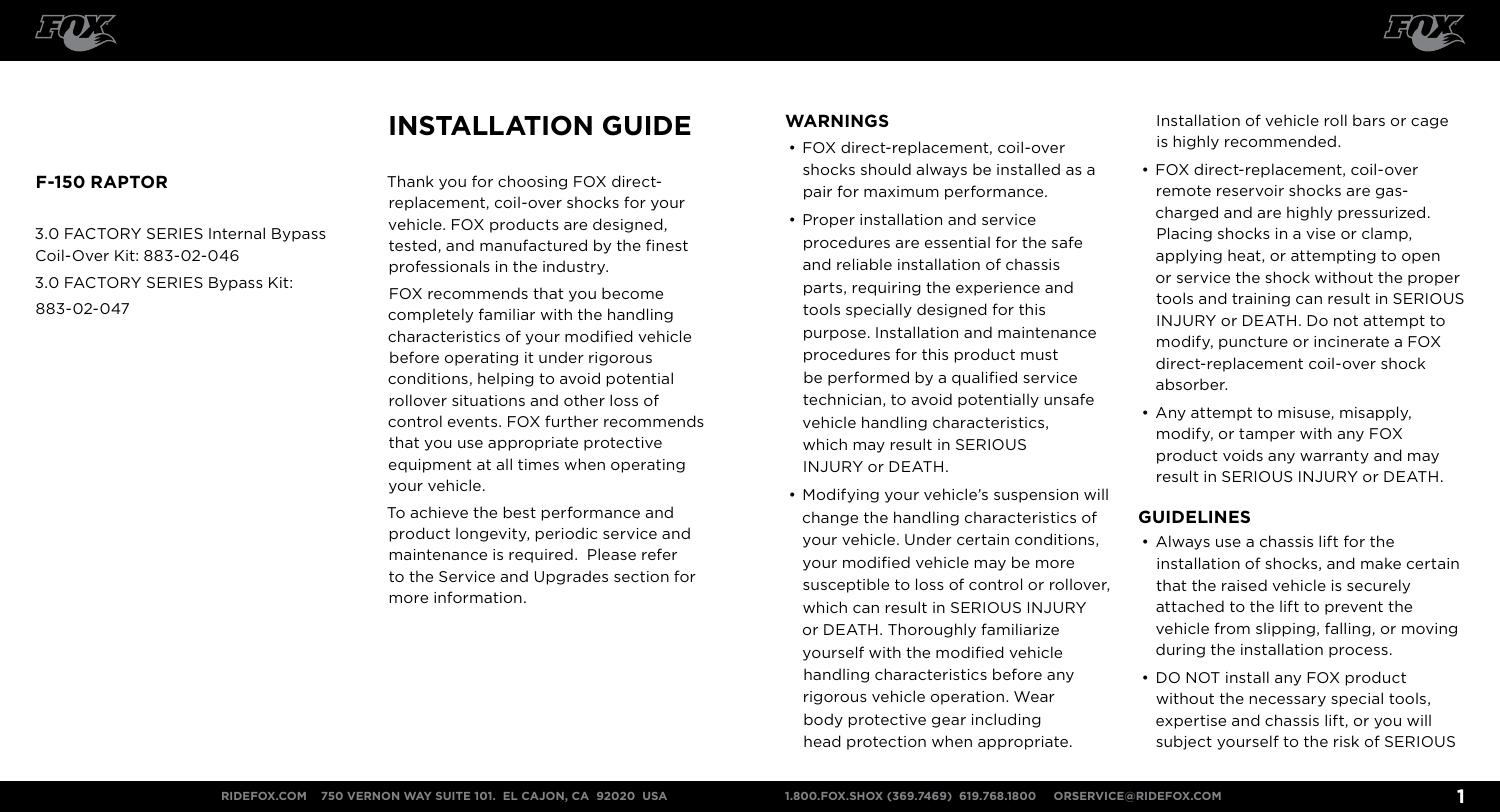

INJURY or DEATH. If you elect to not use a chassis lift (which election may result in SERIOUS INJURY or DEATH), ensure that the vehicle is on level ground, that all tires on the ground during installation are blocked to prevent vehicle movement, that at least two tires are on the ground at all times, and that adequately secured jack stands are used to support the vehicle. NEVER get under the vehicle until you have checked to ensure that the vehicle will be stable during installation.

- FOX direct-replacement, coil-over shocks are designed to fit your vehicle's shock mounts with no modifications with the exception of reservoir placement on specific models and applications.
- To adjust the ride height, first lift the vehicle (refer to the INSTALLATION GUIDELINES for instructions on how to properly lift the vehicle). After properly lifted, loosen the pinch bolt securing the main spring retainer (Loosen bolt until it spins freely, DO NOT remove bolt!). Using a spanner wrench, adjust the main spring retainer as required. If shocks have locking rings, loosen

the top lock ring and adjust main spring retainer as needed. Once set, retighten the top lock ring against the main spring retainer. IT IS HIGHLY RECOMMENDED TO USE A SPRING COMPRESSOR WHEN MAKING ANY TYPE OF PRE LOAD ADJUSTMENT



Medium-strength thread-lock (blue Loctite®) is recommended on all bolts.

- 1. Please read the INSTALLATION GUIDELINES for instructions on how to properly lift and secure the vehicle.
- 2. Record the front vehicle ride height to ensure proper lift is attained after kit is installed. You will be able to make preload adjustments if needed once the shock assembly is installed. (Spanner wrench required) READ INSTALLATION GUIDELINES ON HOW TO PROPERLY ADJUST PRELOAD
- 3. Remove front wheel.
- 4. Remove the (3) top nuts that secure the stock shock assembly to the vehicle. DO NOT remove center nut; doing so will release the spring from the stock assembly and could result in SERIOUS INJURY or DEATH!
- 5. Remove the (1) bolt connecting the shock to the lower control arm. DO NOT discard bolt and nut as it will be used with your new FOX coil-over assembly.
- 6. Disconnect outer tie rod end at the knuckle for removal/installation clearance.
- 7. Disconnect upper ball joint at the knuckle for removal/installation clearance. CAUTION DO NOT stretch the brake line or the wires that run to the steering knuckle.
- 8. Swing the knuckle towards the rear of the vehicle (Fig.1) leaving removal/ installation clearance.



Fig. 1: Driver side

- 9. Remove the stock shock assembly. Be careful not to damage any brake lines or electrical wires.
- 10. Install the new coil-over assembly making sure that the reservoir hose is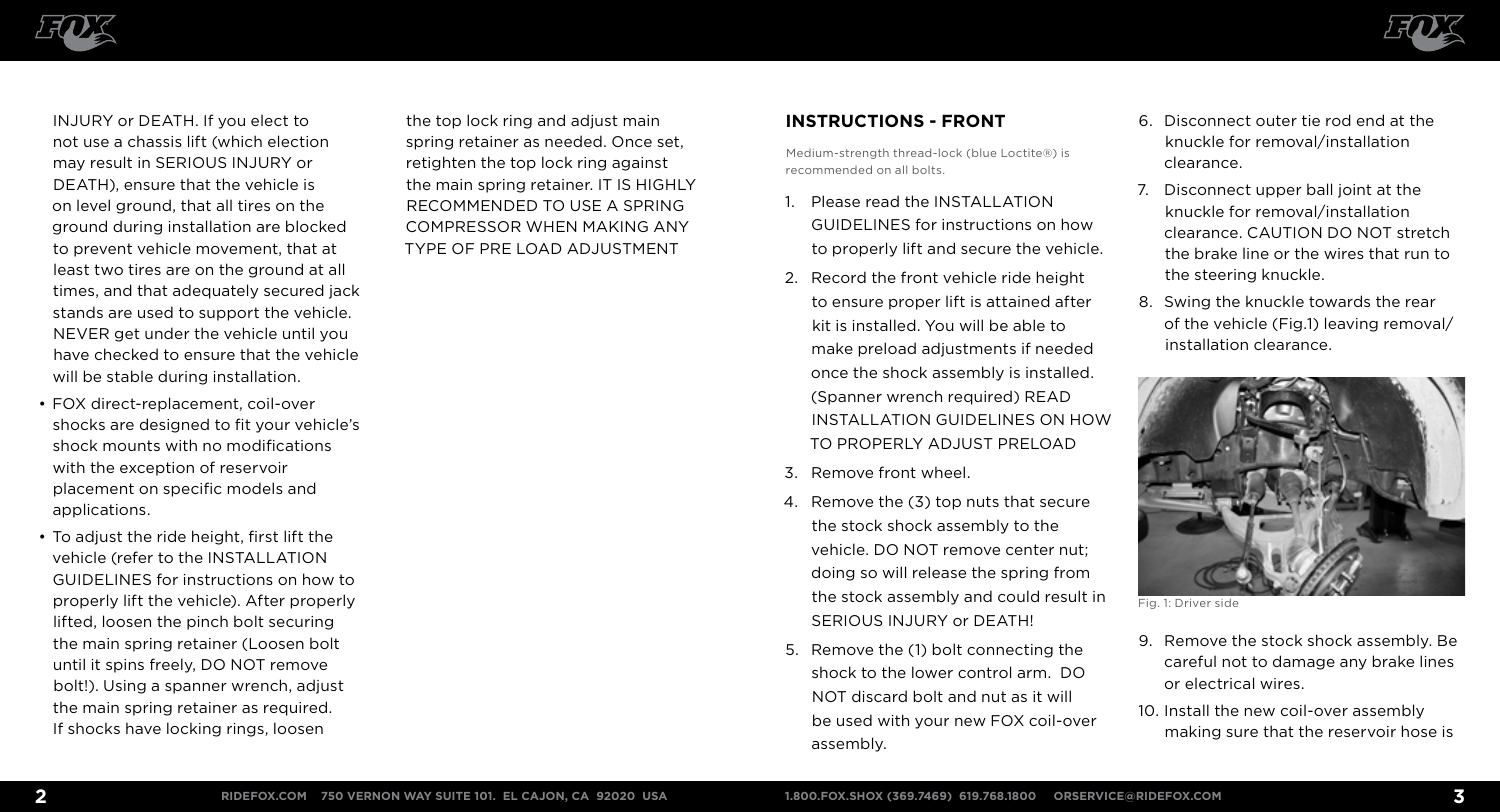



facing towards the front of the vehicle (Fig. 2). Connect the top shock hat to the vehicle using the bolts and washers provided. Tighten to 24 ft\*lbs.



Fig. 2: Driver side

- 11. Connect the shock to the lower control arm utilizing the stock bolt and nut. Torque to 406 ft\*lbs.
- 12. Reconnect the upper ball joint at the spindle. Torque to 85 ft\*lbs.
- 13. Reconnect the outer tie rod ends and torque to 85 ft\*lbs. Reconnect any lines or wires you may have loosened.
- 14. Install the reservoir bracket with the supplied washers and nuts to the underside of the frame rails in front of

the suspension. Drop the bolt bracket into the frame rail and use a pick or similar tool to help drop the bolts through the holes in the frame rail. (Some earlier Raptors do not have these holes in the frame rails. If so, proceed to step 16.)

- 15. Using two supplied clamps, mount the reservoir to the brackets making sure to check that the hose will not rub on any frame or suspension components (Fig. 3). Utilize the slots in the bracket to locate the clamps. Do not feed the clamps through the slots in the brackets (Fig. 4).
- 16. For Raptors that are missing the reservoir bracket mounting holes in the frame rails, mount the reservoir to the bracket using the two supplied clamps.
- 17. Holding the bracket and reservoir in the proper position making sure to check that the hose will not rub on any frame or suspension components (Fig. 3). Mark and drill the holes for the mounting bolts (Center punch, 3/8" bit, and power drill required). Now complete step 14.



Fig. 3: Driver side





18. Check that the suspension has proper clearance by steering completely in both directions.

- 19. Reinstall the front wheel and torque the lug nuts to 150 ft\*lbs.
- 20.Set vehicle back on the ground and drive it back and forth several feet to allow the suspension to settle. Now measure ride height and make adjustments if necessary. READ INSTALLATION GUIDELINES ON HOW TO PROPERLY ADJUST PRELOAD
- 21. It is highly recommended that you have your wheel alignment checked.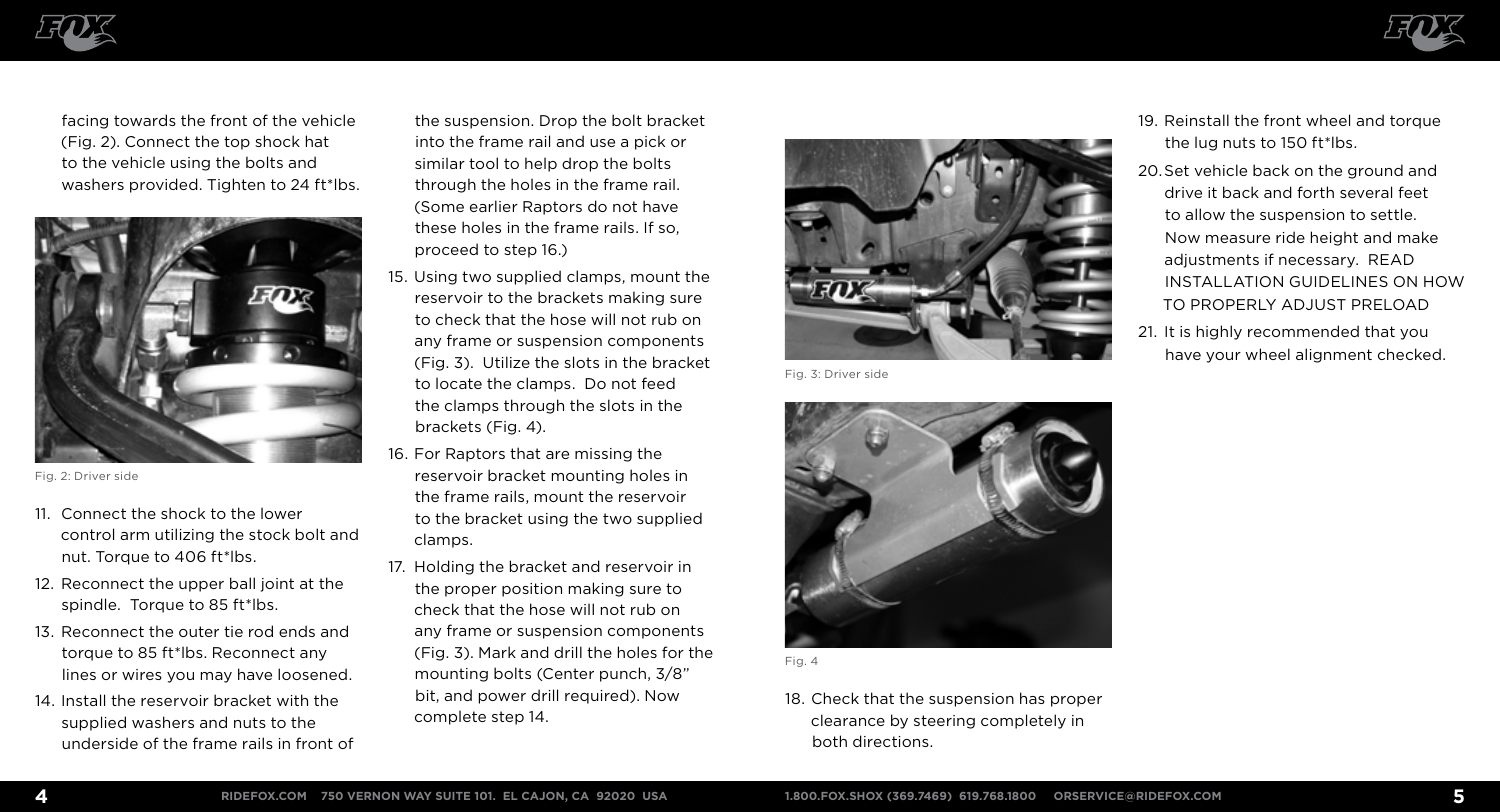



# **INSTRUCTIONS - REAR**

Medium-strength thread-lock (blue Loctite®) is recommended on all bolts.

- 1. Please read the INSTALLATION GUIDELINES for instructions on how to properly lift and secure the vehicle.
- 2. Remove rear wheel.
- 3. Remove the stock shocks.
- 4. Utilizing the stock bolts and nuts, install the new bypass shock with the reservoir facing towards the axle, and the bypass tubes facing towards the tires (Fig. 5). Torque to 66 ft\*lbs.



Fig. 5: Driver side

5. Reinstall rear wheel and torque the lug nuts to 150 ft\*lbs.

# **FOX LIMITED WARRANTY**

FOX Factory, Inc., a California corporation having offices at 130 Hangar Way, Watsonville, CA 95076 ("FOX"), makes the following LIMITED WARRANTY with respect to its suspension products:

# LIMITED ONE (1) YEAR WARRANTY ON SUSPENSION PRODUCTS

Subject to the limitations, terms and conditions hereof, FOX warrants, to the original retail owner of each new FOX suspension product, that the FOX suspension product, when new, is free from defects in materials and workmanship. Unless otherwise required by law, this warranty expires one (1) year from the date of the original FOX suspension product retail purchase from an authorized FOX dealer or from a FOX authorized Original Equipment Manufacturer where FOX suspension is included as original equipment on a purchased vehicle. If law requires a warranty duration of greater than one (1) year, then, subject to the other provisions hereof, this warranty will expire at the end of the minimum warranty period required by such law.

#### **TERMS OF WARRANTY**

This warranty is conditioned on the FOX suspension product being operated under normal conditions and properly maintained as specified by FOX. This warranty is only applicable to FOX suspensions purchased new from an authorized FOX source and is made only to the original retail owner of the new FOX suspension product and is not transferable to subsequent owners. This warranty is void if the FOX suspension product is subjected to abuse, neglect, improper or unauthorized repair, improper or unauthorized service or maintenance, alteration, modification, accident or other abnormal, excessive, or improper use.

Should it be determined by FOX in its sole and final discretion, that a FOX suspension product is covered by this warranty, it will be repaired or replaced, by a comparable model, at FOX's sole option, which will be conclusive and binding. THIS IS THE EXCLUSIVE REMEDY UNDER THIS WARRANTY. ANY AND ALL OTHER REMEDIES AND DAMAGES THAT MAY OTHERWISE BE APPLICABLE ARE EXCLUDED, INCLUDING, BUT NOT LIMITED TO,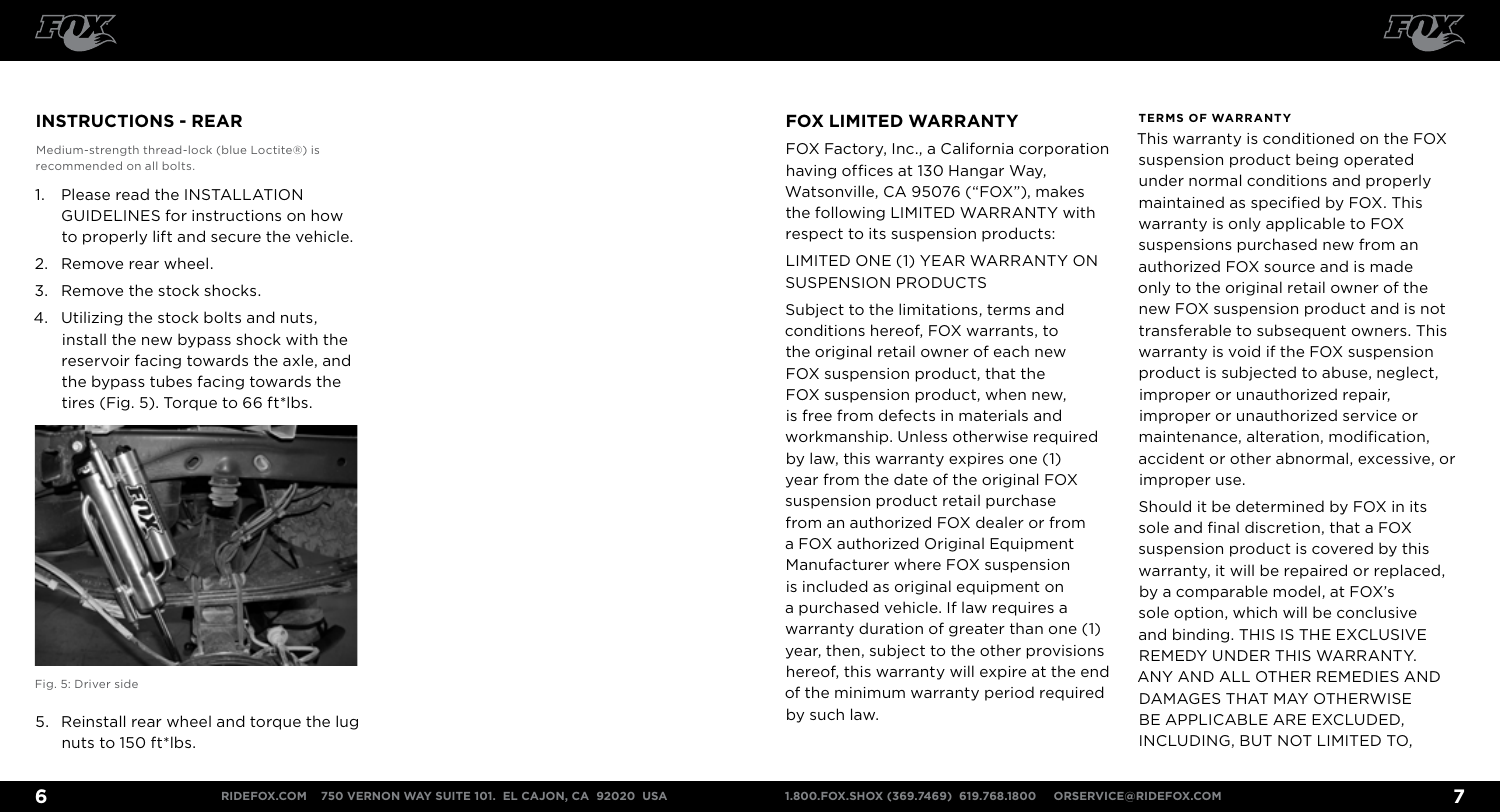



## INCIDENTAL OR CONSEQUENTIAL DAMAGES OR PUNATIVE DAMAGES.

This limited warranty does not apply to normal wear and tear, malfunctions or failures that result from abuse, improper assembly, neglect, alteration, improper maintenance, crash, misuse or collision. This limited warranty gives the consumer specific legal rights. The consumer may also have other legal rights which vary from state to state or country to country. Some states and countries do not allow the exclusion or limitation of incidental or consequential damages or warranties, and if dictated by law the above limitations or exclusions may not apply to you. If it is determined by a court of competent jurisdiction that a certain provision of this limited warranty does not apply, such determination shall not affect any other provision of this limited warranty and all other provisions shall remain in full effect.

THIS IS THE ONLY WARRANTY MADE BY FOX ON ITS SUSPENSION PRODUCTS AND COMPONENTS, AND THERE ARE NO WARRANTIES WHICH EXTEND BEYOND THE DESCRIPTION HEREIN. ANY WARRANTIES THAT MAY OTHERWISE BE IMPLIED BY

LAW INCLUDING, BUT NOT LIMITED TO, ANY IMPLIED WARRANTY OF MERCHANTABILITY OR FITNESS FOR A PARTICULAR PURPOSE ARE EXCLUDED.

# SHOXINE=

## **SERVICE & UPGRADES**

Have your FOX serviced or upgraded by FOX technicians. Call our Offroad and Truck Service Center at 619.768.1800 to go over the service and upgrade options available for your shocks. Once you've setup your service or upgrades you will receive a return authorization number and shipping instructions.

#### **SERVICE INTERVALS**

•100% street use: every 50,000 miles •50% street / 50% offroad use: every 10,000 miles

## **SERVICE MENUS & PRICING** Please visit **ridefox.com/service**